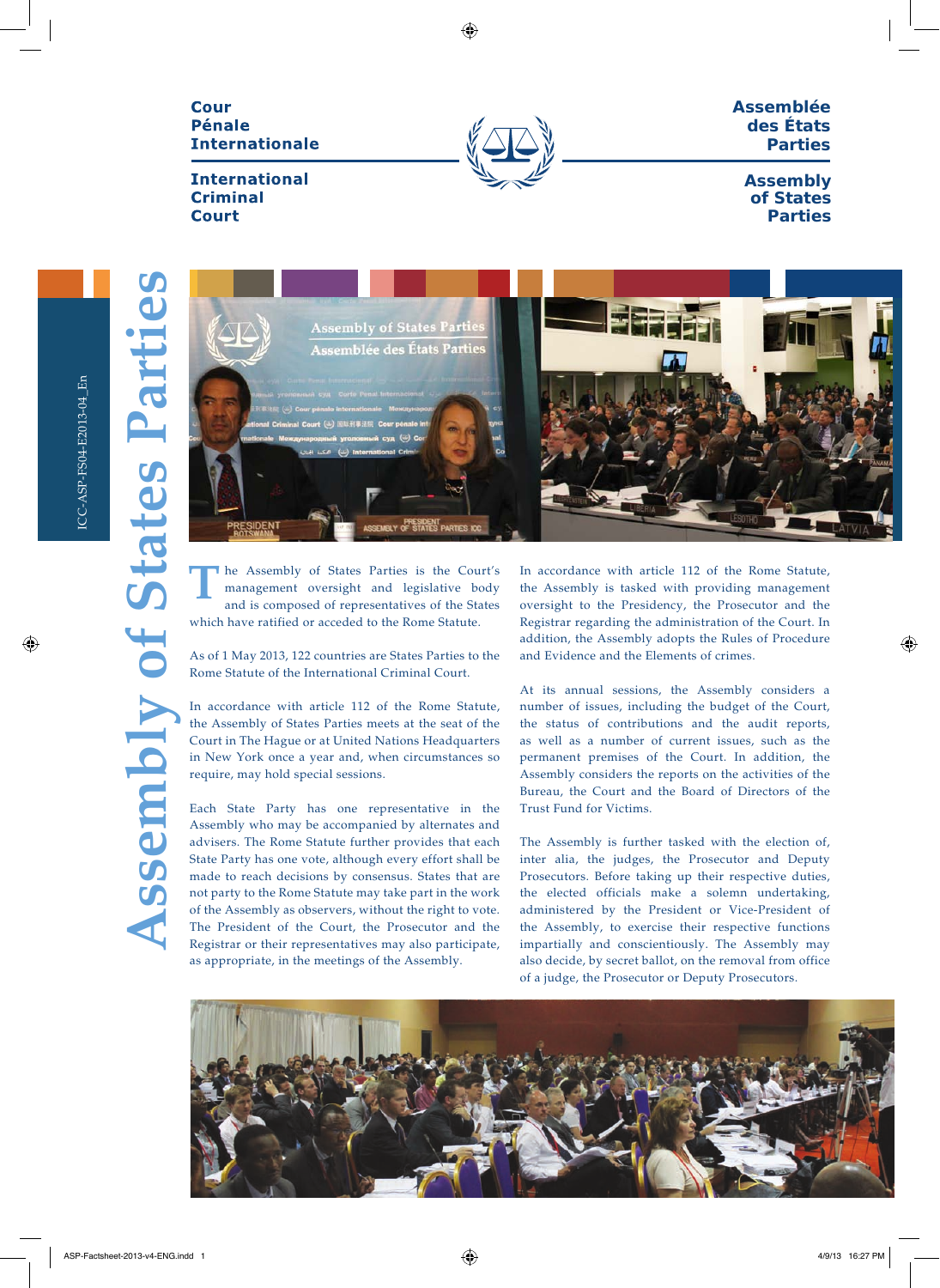### Bureau of the Assembly

The Assembly of States Parties has a Bureau, consisting of a President, two Vice-Presidents and 18 members elected by the Assembly for a three-year term.

The Bureau has a representative character, taking into account, in particular, equitable geographical distribution and the adequate representation of the principal legal systems of the world. The Bureau meets as often as necessary, with its regular meeting taking place the first Tuesday of each month, usually at United Nations Headquarters. The Bureau assists the Assembly in the discharge of its responsibilities. Additional information on the Bureau can be found in article 112 of the Rome Statute and rule 29 of the Rules of Procedure of the Assembly of States Parties. The Bureau decisions may be found at the Court's website. *http://www.icc-cpi.int/Menus/ASP/Bureau/* 

### Members of the Bureau (2011-2013) *President:*

Ms. Tiina Intelmann (Estonia)

*Vice-President:* Mr. Ken Kanda (Ghana)

*Vice-President:* Mr. Markus Börlin (Switzerland)

## *Rapporteur:*  Ms. Alejandra Quezada (Chile)

### *Other members of the Bureau:*

| Argentina                  | Belgium              | <b>Brazil</b>     |
|----------------------------|----------------------|-------------------|
| Canada                     | Czech Republic Gabon |                   |
| Finland                    | Hungary              | Japan             |
| Nigeria                    | Portugal             | Republic of Korea |
| Samoa                      | Slovakia             | South Africa      |
| <b>Trinidad and Tobago</b> | Uganda               |                   |

#### Working Groups of the Bureau

In December 2004, the Bureau established two Working Groups of equal standing, one based in The Hague and the other in New York. The two Vice-Presidents of the Assembly serve as Coordinators. All States may participate in the Bureau's Working Groups.

## Committee on Budget and Finance

The Committee on Budget and Finance, composed of 12 members elected by the Assembly, is responsible for the technical examination of any document submitted to the Assembly that contains financial or budgetary implications or any other matter of a financial, budgetary or administrative nature, as may be entrusted to it by the Assembly of States Parties. The members of the Committee are experts of recognized standing and experience in financial matters at the international level from States Parties.

# Oversight Committee for the permanent premises

The Oversight Committee for the permanent premises consists of ten States Parties and is a subsidiary body of the Assembly. The Committee monitors and provides strategic oversight for the premises project in order to ensure that the project objectives are achieved within budget and time and that the risks are identified and managed. The Oversight Committee also prepares information and recommendations for decision by the Assembly and, within the authority delegated by the Assembly, makes key strategic decisions.

### Independent oversight mechanism

In 2009, the Assembly established, in accordance with article 112, paragraph 4, of the Rome Statute, an independent oversight mechanism with the initial mandate to provide an investigative capacity for the Court to address the alleged misconduct of staff and elected officials. The independent oversight mechanism would submit annual reports of its activities to the Assembly, to which it is accountable.

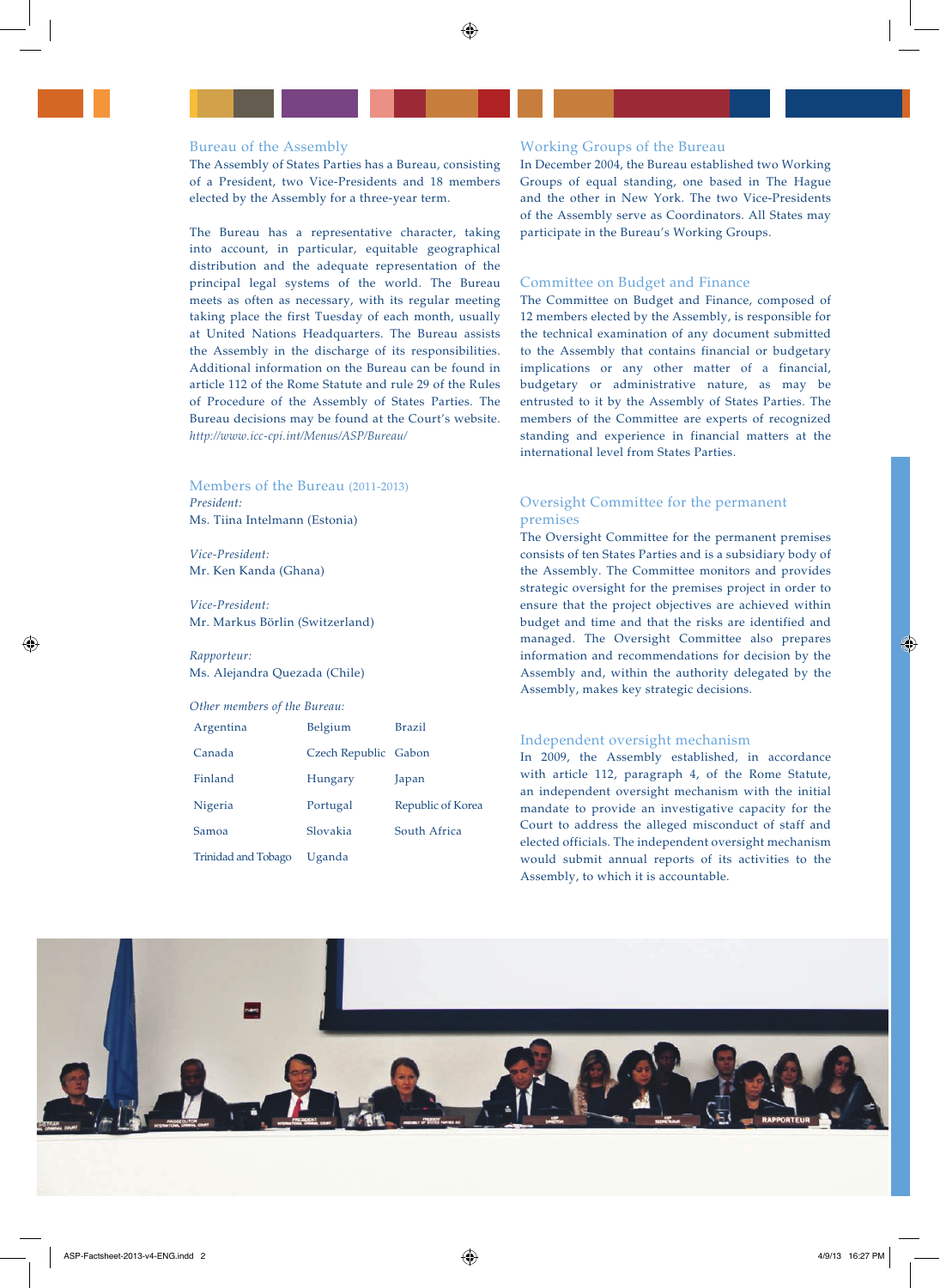## Board of Directors of the Trust Fund for Victims

In 2002, the Assembly established the Board of Directors of the Trust Fund for Victims. The five members of the Board are elected by the Assembly for a term of three years. The Board of Directors establishes and directs the activities and projects of the Trust Fund and the allocation of the property and money made available. The Board reports annually to the Assembly on the activities and projects of the Trust Fund.

### Secretariat of the Assembly of States Parties

The Secretariat of the Assembly of States Parties, located in The Hague, operates under the full authority of the Assembly and reports directly to the Assembly on matters concerning its activities. The functions of the Secretariat are to provide the Assembly and its Bureau, as well as any subsidiary body established by the Assembly, with independent substantive servicing as well as administrative and technical assistance in the discharge of their responsibilities under the Rome Statute. As such, the Secretariat provides conference servicing and carries out legal, financial and administrative functions for the Assembly, the Bureau, The Hague Working Group and the New York Working Group, the Committee on Budget and Finance and the Oversight Committee for the permanent premises. Documentation of the Assembly is prepared in Arabic, Chinese, English, French, Russian and Spanish.

#### *Profiles*

Twitter: @TIntelmann

Facebook: www.facebook.com/ TIntelmann



Ambassador Intelmann has a broad professional experience in international matters and relations and has previously served as the Permanent Representative of Estonia to the United Nations as well as to the Organization for Security and Co-operation in Europe. She previously

served as Undersecretary for Political Affairs and Relations with the press in the Ministry of Foreign Affairs of Estonia. Ambassador Intelmann has been working on issues related successfully co-facilitating the negotiations on the systemwide coherence reform establishing UN Women. She has previously also led negotiations on humanitarian affairs at the UN. Ambassador Intelmann has a Master of Arts in Italian language and literature from Leningrad State University in St. Petersburg, Russian Federation.

**Ambassador Tiina Intelmann (Estonia) President of the Assembly of States Parties**

### **Ambassador Ken Kanda (Ghana) Vice-President of the Assembly of States Parties**



Prior to being the Permanent Representative of Ghana to the UN, Ambassador Kanda had been Director of State Protocol. He has held various positions as a member of the Ghana Foreign Service, including Director of the

Economic, Trade and Investment Bureau of the Foreign Ministry, Chief of Protocol, Special Assistant to the Foreign Minister and has also served in various capacities in the Policy Planning and Research Division, Africa Division, Multilateral and Economic Relations Division, International Organizations and Conferences Division and Protocol Division. His tours of duty have taken him to Berlin, Harare, Copenhagen and Bonn.

## **Ambassador Markus Börlin (Switzerland) Vice-President of the Assembly of States Parties**



Prior to his posting in 2011 to the Netherlands, Ambassador Börlin was Head of the Political Division of the Swiss Ministry of Foreign Affairs dealing with consular protection and crisis management. He also worked

in Bern as Head of the Special Crisis Unit of the Ministry, for International Cultural and UNESCO Affairs. He served abroad in Stockholm, Nairobi and Ottawa. Before joining the Foreign Ministry, Ambassador Börlin was Assistant Professor for penal law at the University of Basel as well as registrar at administrative and district courts.

### **Mr. Renán Villacís Director of the Secretariat of the Assembly of States Parties**



Mr. Renán Villacís studied law at the international relations at the School of Advanced International Studies, Johns Hopkins University, Washington D.C. Prior to joining the Secretariat of the

Assembly, he had worked as a member of the Foreign Service of Ecuador and then as a legal officer in the Codification Division of the Office of Legal Affairs of the